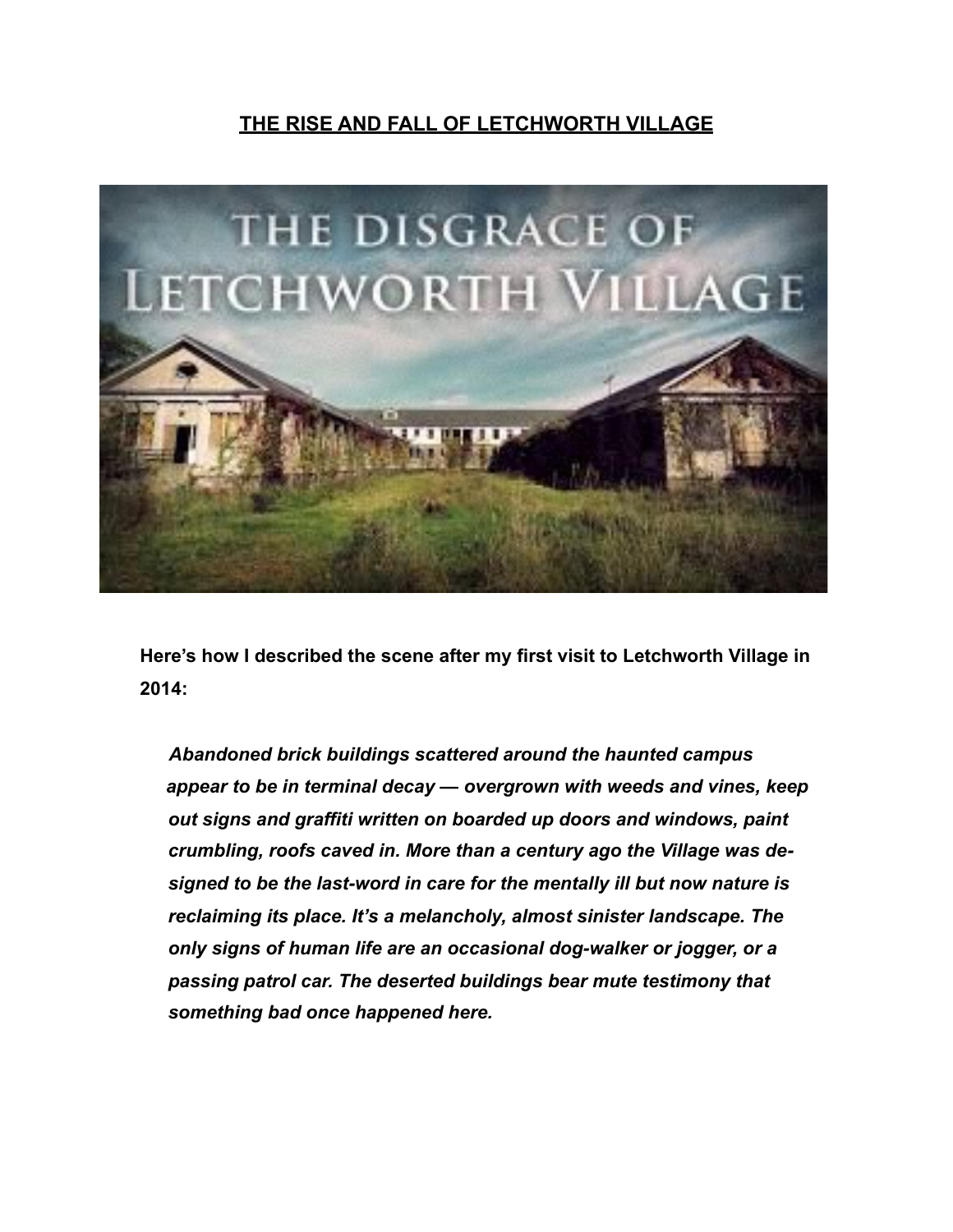**Throughout history people with mental illness were viewed with fear and misunderstanding and often subjected to social stigmatization or worse. The cause of madness was attributed to such things as divine punishment, possession by demons, phases of the moon, religious ecstasy — and the belief was that such people were not fit for polite society. So the insane, the "feeble-minded," even epileptics, were placed in dismal places — out of sight and mind. A change in thinking began during the early 19th century when a novel theory was advanced that if the deranged and demented were treated with kindness, some could be transformed into respectable citizens, but still should be prevented from mingling with the public as much as possible.** 

 **The culprit lurking behind the scene was the pseudoscience of eugenics that dominated social and scientific thinking ever since the word (which means "well born") was coined in 1883 by Charles Darwin's brilliant halfcousin Francis Galton. Galton also was the first to employ the phrase "nature versus nurture" and in that dynamic he was definitely on the side of nature. When Darwin's "Origin of the Species" appeared in 1859, it broke down barriers that had always distinguished** *homo sapiens* **from beasts of the field.** 

 **Evolution opened a new way of thinking and a decade later, in the introduction to his own book, Francis Galton suggested that intelligence was heritable and could be passed on just like physical characteristics -- such as hair color or height. Moreover, the human race could be improved upon by attention to selective breeding like with race horses or flowers. Those with superior physical and moral traits should be encouraged to be fruitful and multiply, while the rest – "the unfit" - should be discouraged or prevented from reproducing.**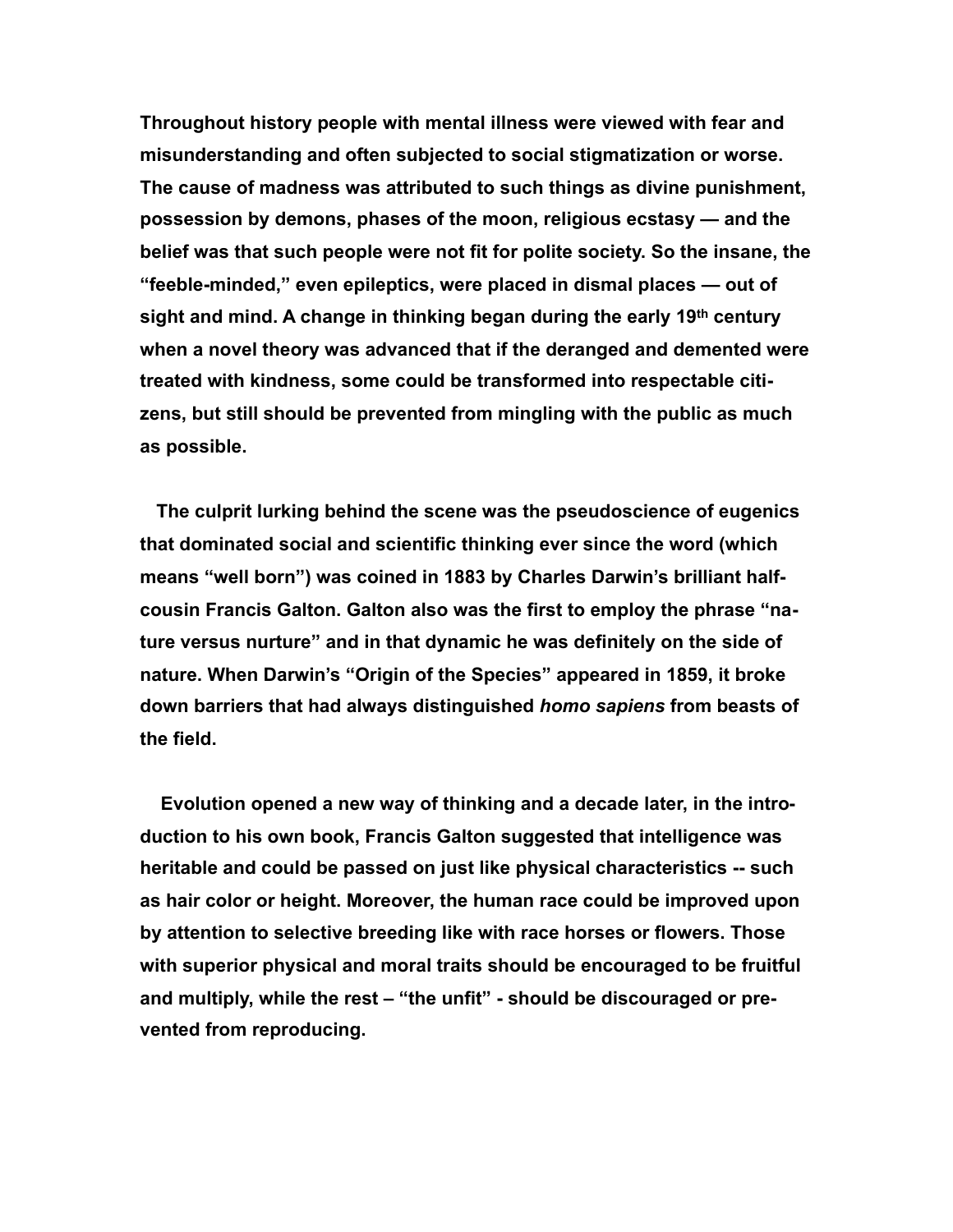**Beyond biologic considerations, there also was a social agenda. Galton believed in the superiority of Europeans as compared to what he called "the lower races." Specifically, he wrote that Jews were only capable of "parasitism" upon the civilized nations and that the behavior of negroes was "so childish, stupid and simpleton-like, as frequently to make me ashamed of my own species." Elitists felt threatened in various ways, but now science seemed to offer hope. So-called "positive" eugenics encouraged superior people to propagate while "negative" eugenics — what became known as "Social Darwinism" — could help natural selection along through policies of immigration restriction, prohibition of interracial marriages and sterilization of undesirables.** 

 **In 1910 Winston Churchill supported a compulsory sterilization law for "the feeble minded." Although it didn't pass, he said that such people should be segregated "so that their curse died with them and was not transmitted to future generations." George Bernard Shaw wrote that "Plutocratic inbreeding has produced a weakness of character…Being cowards we defeat natural selection under cover of philanthropy: being sluggards, we neglect artificial selection under cover of delicacy and morality."** 

 **In this country, Teddy Roosevelt said, "We have no business to permit the perpetuation of citizens of the wrong type." Birth control advocate Margaret Sanger deplored "reckless procreation and indiscriminate breeding" and warned that "human weeds" were choking the garden of humanity." Which human weeds? "Hebrews, Slavs, Catholics and Negroes." To her mind, grounds for sterilization included such conditions as hereditary deafness, blindness, immorality and masturbation. Sanger's slogan was "more children for the fit; less for the unfit." Outspoken people like these luminaries thought that at stake was the preservation of the human species – or at least their kind of human species." Charles Darwin, himself, ap-**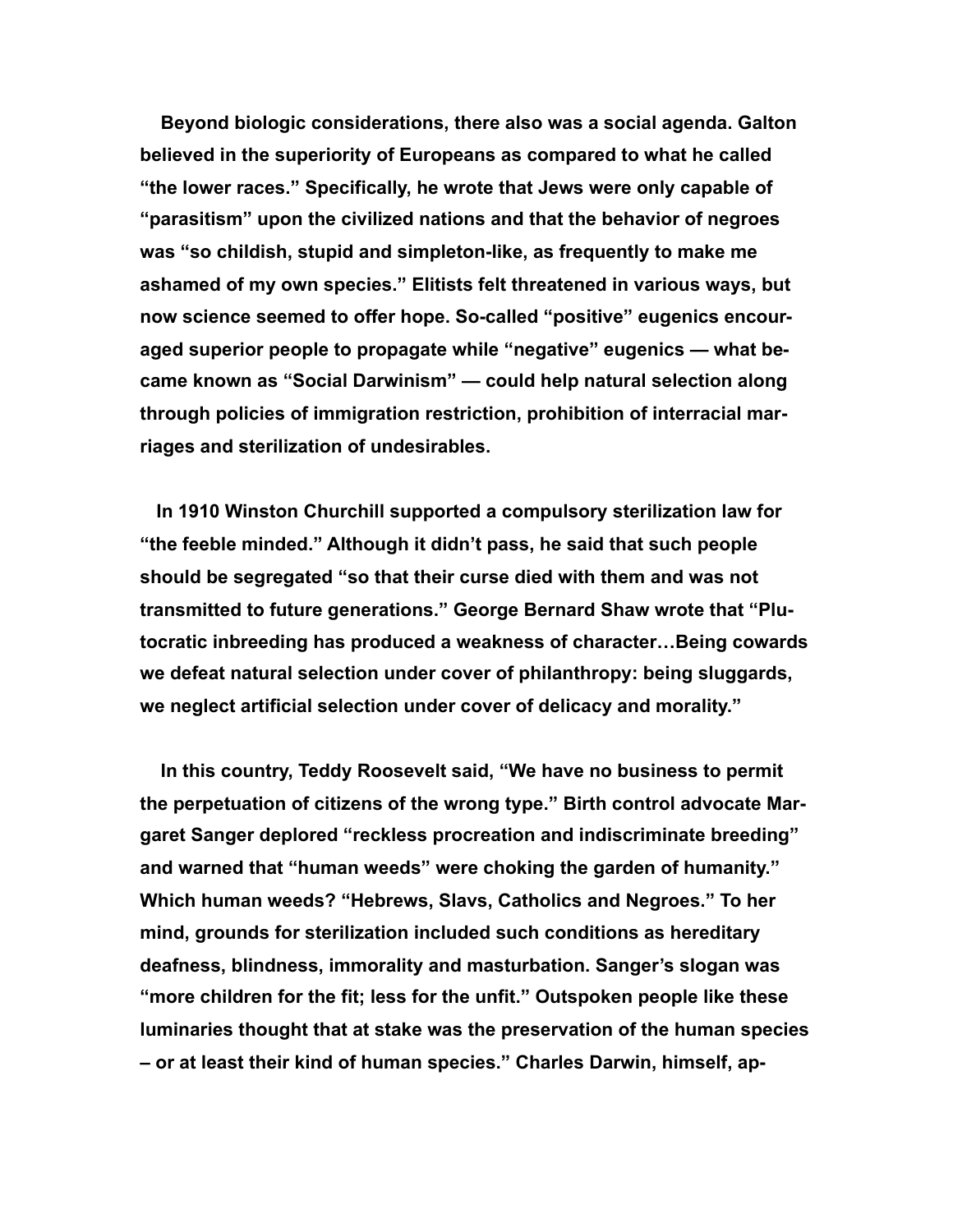**proved of his cousin's ideas, but felt that implementing them would be impractical.**

 **During the 19th century the gadfly who provided the sting in America for the so-called "asylum movement" had been Boston's Dorothea Dix (1802-1887). She was a deeply religious mistress of a school for poor girls who became so physically and emotionally exhausted that in 1836 she travelled to England hoping for a cure. While there she was exposed to a burgeoning lunacy reform movement and when she returned home, revived from depression, Dix took it upon herself to assess the situation in her home state. Wherever she looked she found large numbers of insane people in jails or poor houses or wandering the streets – and concluded that government should play a central role in providing humane care for those who were unable to care for themselves. Dix kept meticulous records, sometimes embellishing the facts to suit her agenda, and she was skillful in dramatizing her message. Dorothea Dix reported to the New York State legislature about the horrible condition of the insane. This is how she introduced herself to Massachusetts legislators in 1843:** 

**I come as the advocate of helpless, forgotten, insane, idiotic men and women, of beings sunk to a condition from which the most unconcerned would start with real horror, of beings wretched in our prisons, and more wretched in our almshouses.** 

 **Some said that Dorothea Dix "gave madness a human face." Her insistence upon institutional care for the mentally ill struck a chord among those who were committed to the creation of a better society. Largely as a result of her lobbying, in 1848 both houses of Congress passed a bill granting 12 million acres of public land for the construction of asylums. Although it was vetoed by President Pierce, as a result more than thirty state**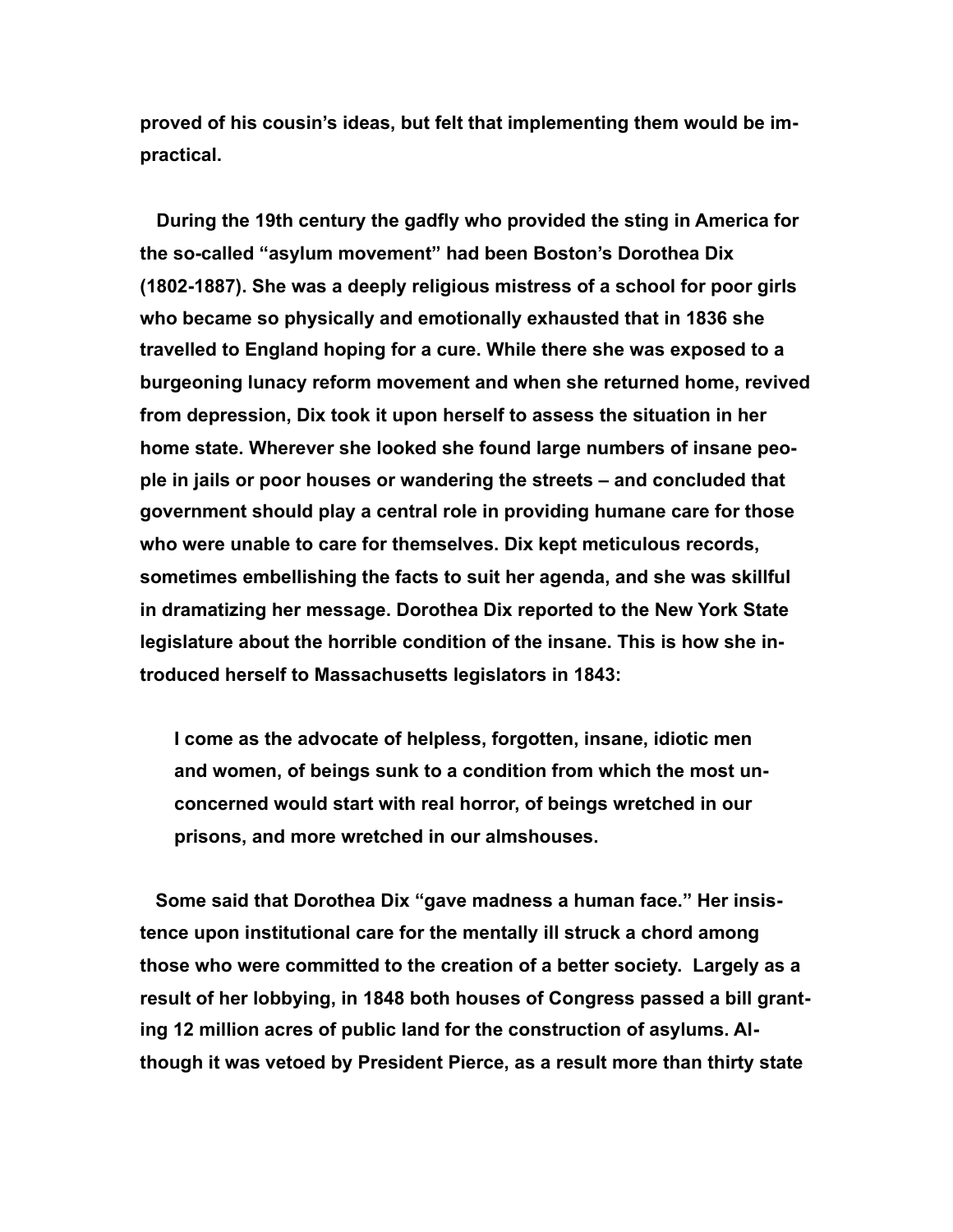**mental hospitals were founded or enlarged -- most of them according to the design of a Philadelphia psychiatrist by the name of Thomas Kirkbride.**

 **Thomas Kirkbride believed that the asylum's physical environment, itself, was an integral part of treatment and he often used the phrase "building as cure." The Kirkbride Plan called for fortress-like structures placed on large tracts of land with long wards connected to a huge central administrative wing -- patients were separated according to their diagnostic classification. Thomas Kirkbride believed that mental illness was a product of advanced civilization and that the more "childlike" dependent races – e.g. Indians and African-Americans – suffered less frequently and did not need asylum care. As he wrote, "The idea of mixing up all color and classes…is not what we want in our hospitals for the insane."** 

 **Kirkbride also extolled the therapeutic value of what he called "pleasure gardens" and although pastoral settings might have been soothing, the giant impersonal Kirkbride buildings were not. In time, critics began complaining that these behemoths had not lived up to their expectations and emphasis shifted to a European innovation known as the "Cottage Plan" which grouped smaller one or two-story units on large tracts of land to simulate a home-like rural village but the inhabitants were kept far removed from populated areas.**

 **William Pryor Letchworth was born in 1823 into a Quaker family. He made his fortune in the saddle and harness industry and retired at age 50 to devote his life to bettering the lot of the afflicted. In 1867 he organized and became the first president of the New York State Board of Charities which during the next decade launched a series of investigations of state-run orphanages and reformatories which uncovered evidence of corruption, abuse and neglect and mobilized public opinion.**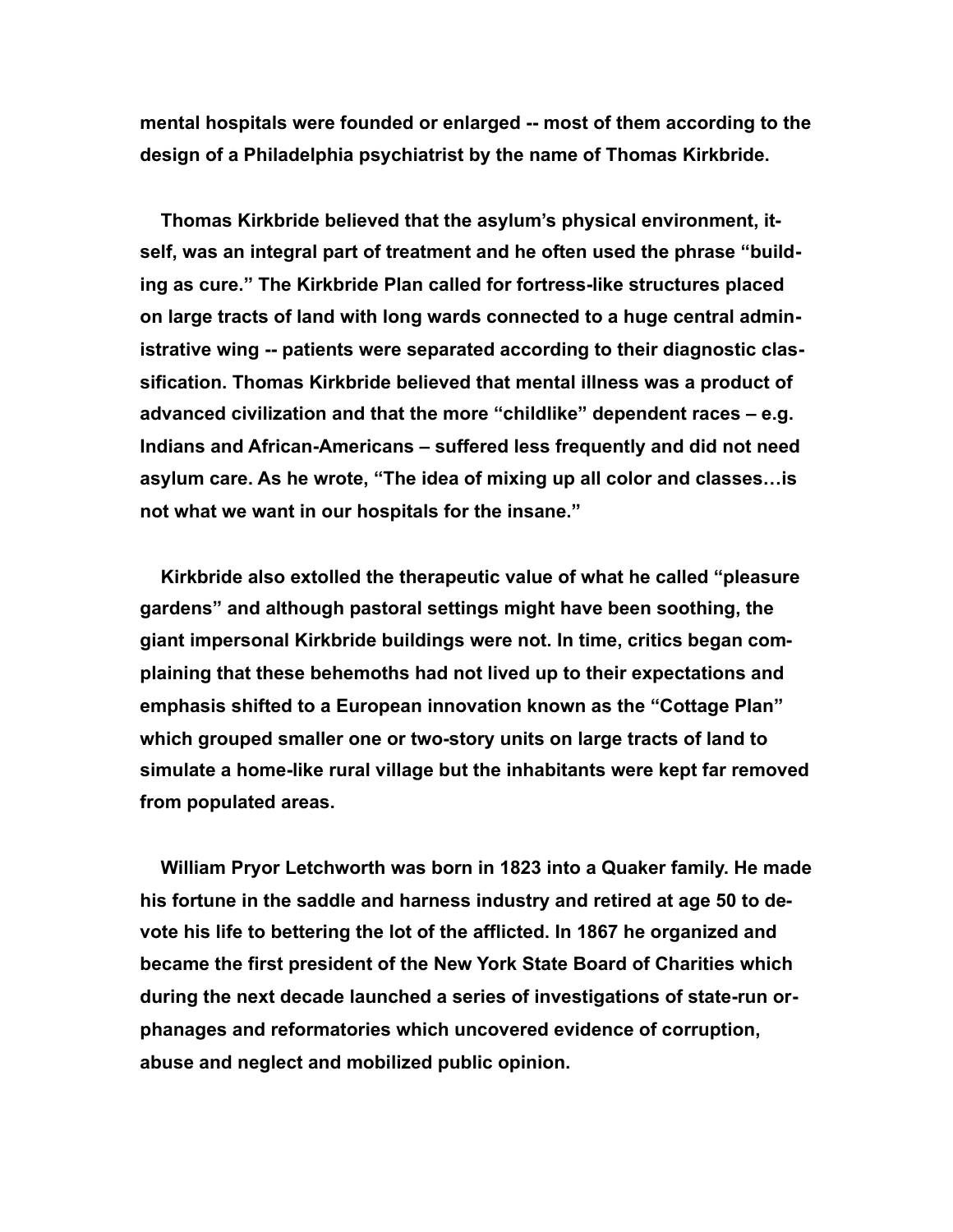**In 1880, at his own expense, Letchworth spent seven months traveling through Europe to gather new ideas about caring for mentally disturbed and epileptic people and when he returned home he published his findings. Letchworth agreed with enlightened European methods of allowing patients more freedom and he deplored impersonal custodial care. He advocated a meaningful life for asylum inmates which would include appropriate education and training in simple tasks. Some of these ideas were implemented in 1894 when he established the Craig Colony for Epileptics in Sonyea, N.Y. but Letchworth also had a utilitarian motive – as he wrote: "In colonizing epileptics, society is relieved in some measure of a dangerous element and the public safety promoted." How strange that sounds today - epileptics a public danger!**

 **Like Dorothea Dix before him, Letchworth lobbied legislators to appropriate money for a three member study commission which reported that in New York State there were more than 3,000 inmates in four overcrowded asylums. They recommended constructing a new facility which could accommodate up to 3,500 patients, one acre for each inmate. After evaluating many sites, a large tract was selected which stretched from the Hudson River to the Ramapo hills and in 1908 the State bought thirty-three contiguous farms. Although it was rocky land, there were good water resources and it was readily accessible to bus and rail lines -- and when William Pryor Letchworth lay terminally ill in 1909, what initially was to be called the "Eastern New York State Custodial Asylum" was renamed "Letchworth Village Home for the Feeble Minded and Epileptics."** 

 **Once the land was purchased, architect Welles Bosworth was brought in to consult about the general layout. At the time Bosworth was occupied on the other side of the Hudson transforming a treeless site in Pocantico Hills into a lush estate for John D. Rockefeller -- what's now known as Kykuit. Many years later, Bosworth recalled that he'd recommended "Jefferson's**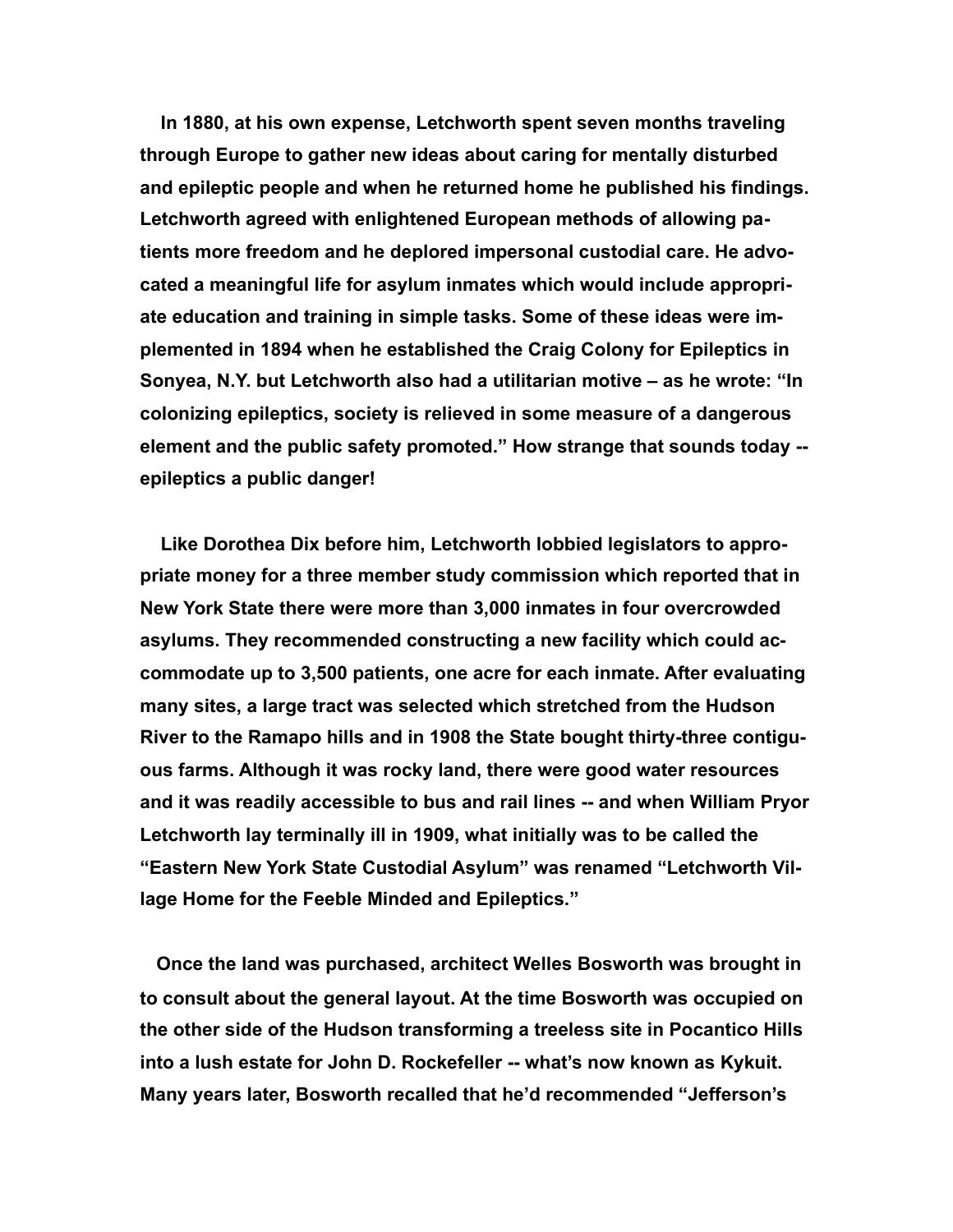**colonial style, with little Doric columns and pediments, knowing that it would always conform with tradition and never become distasteful with change of styles in years to come….From the start it broke with tradition and became a milestone in the path of progress."**

 **To fully appreciate the rise and fall of Letchworth Village, one would have to consider three phases: the early years of hope and growth, a middle period of stagnation and gradual decline and then a long slide into ruin. My focus here will be on the place's prehistory and roughly its first quarter century. I'll describe three of the founders in some detail – each of them earnest, public-spirited citizens, intelligent and philanthropic, but influenced by a flawed understanding of the nature of mental illness and how it should be managed. Letchworth Village wasn't unique – in fact, what happened there was the norm in similar institutions throughout the country and the world. With all of this in mind, now let's consider three of the first generation of the Village's leaders: Franklin Butler Kirkbride, Mary Averell Harriman and the Superintendent Dr. Charles Sumner Little.** 

 **FRANKLIN BUTLER KIRKBRIDE was one of Thomas Kirkbride's three sons. When the senior Kirkbride was a fledgling physician, he was appointed as superintendent of the Pennsylvania Hospital for the Insane and after his wife died young, he married one of his former patients whom he'd treated for recurrent suicidal depression "through kindness and Christian faith." Eliza Butler bore him four children and after Thomas Kirkbride died, she went on to be active in educational and social welfare in Philadelphia. No doubt, his parents' example had much to do with Franklin Kirkbride's compassion for the mentally ill. He chose not to follow his father or two brothers into a medical career but, instead, became a wealthy and influential New York investment banker.**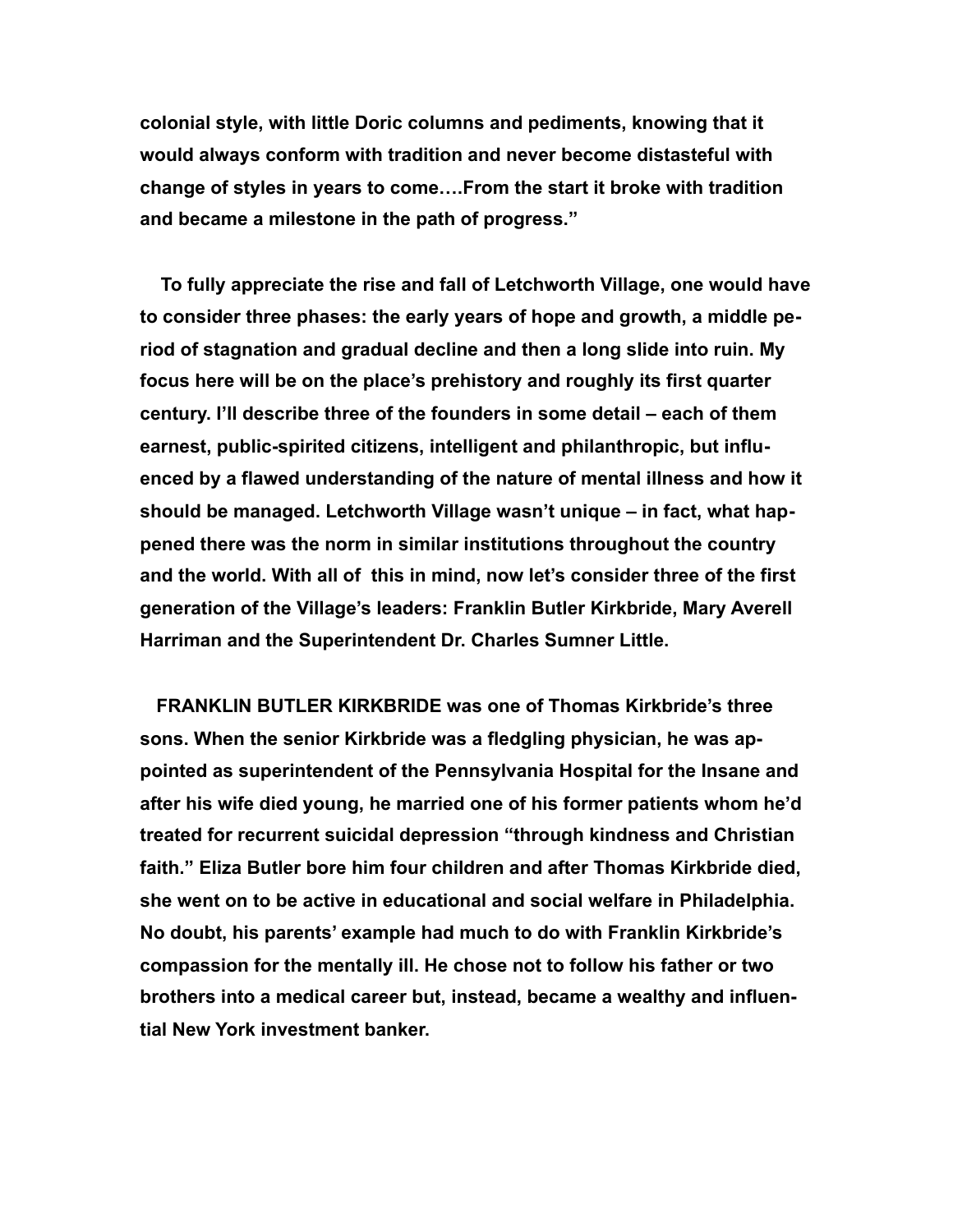**In 1907 Governor Charles Evan Hughes appointed Franklin Kirkbride to the New York State study commission on mental illness and when Letchworth Village was approved, he served as Secretary of its Board of Managers and later as its long time president. No doubt his heart was in the right place, but Kirkbride also was an enthusiastic eugenicist and in 1912 when he spoke at the First International Eugenic Congress in London, his message was right out of Frances Galton's playbook:** 

**Our "comprehensive plan" concerns itself with more than the individual life – we have begun to care for posterity…A study of either town or country shows the dwarfed intellect, the perverted instinct, the weakened body, and the preventable disease in every community. In some places they have run riot to the almost entire extinction of the finer and higher types….Parentage is altogether too much a matter of private adventure and the individual family is altogether too irresponsible. As consequence, there is a huge amount of avoidable privation, suffering and sorrow, and a large proportion of the generation grows up stunted, limited, badly educated, and incompetent in comparison with the strength, training and beauty with which a better social organization could endow it.** 

 **MARY AVERELL HARRIMAN was appointed to the Board of Managers in 1913 and remained active in that capacity for the remainder of her life. He yleft his estate of more than \$70 million to his wife making her the richest woman in America. Included was 30,000 acres of land west of the Hudson River near their home in Arden from which Mary donated 10,000 acres plus a \$1 million endowment for management to New York State on the condition that it would forgo plans to move Sing Sing prison to Bear Mountain near her home – not in Mary's immense backyard. On October 19, 1910 their eighteen year old son Averell (the future Governor of New York) hand-**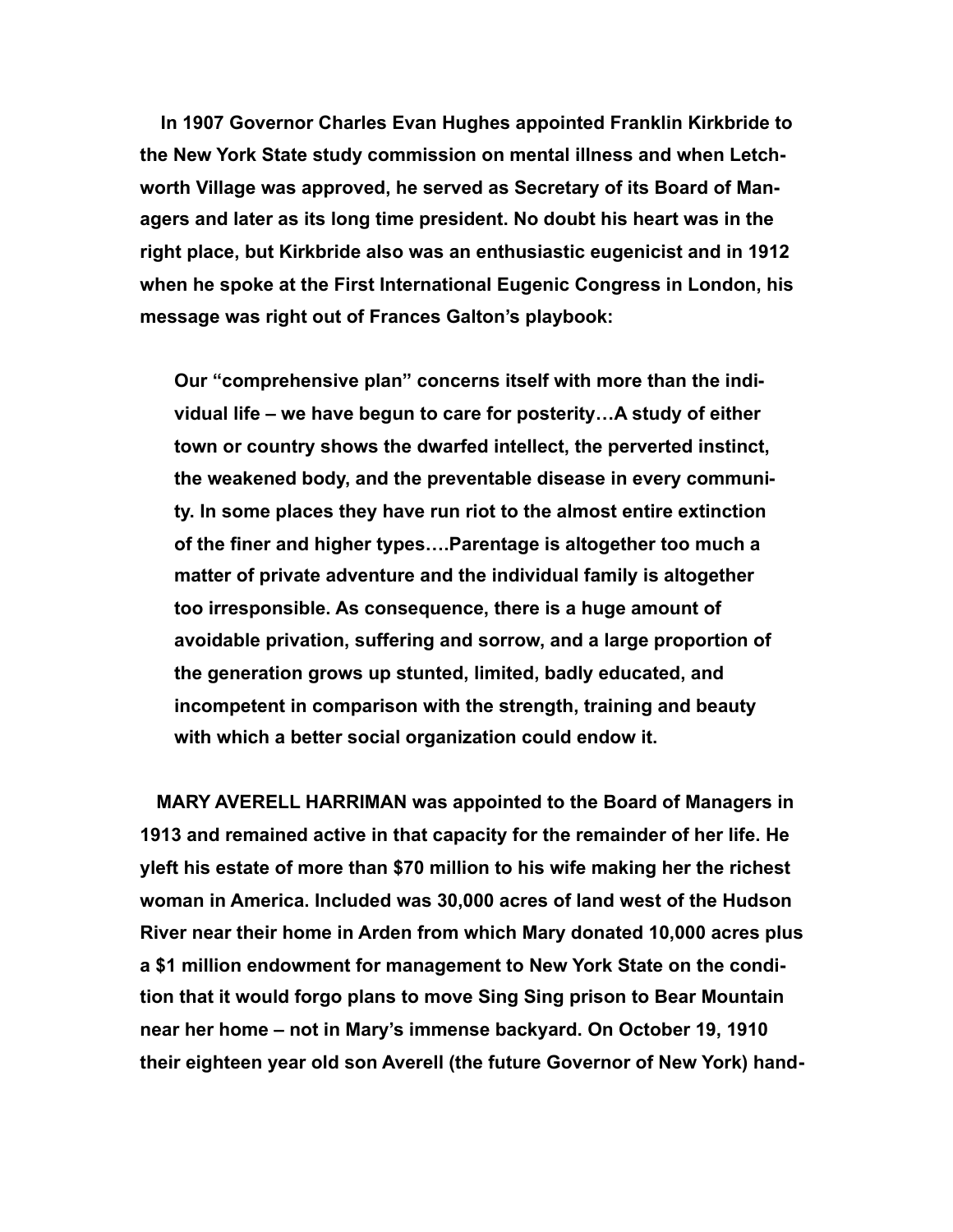**ed over a million dollar check in a ceremony that initiated Bear Mountain and Harriman State Parks.** 

 **Two weeks later Mary Harriman financed another new venture — the Eugenics Record Office in Cold Spring Harbor, Long Island that soon would become the epicenter of the American movement that was headed by Charles Davenport. When the Harrimans first met Davenport in 1907, they were impressed with his ideas about improving the human race by better breeding methods; indeed, Edward Harriman was an avid race horse breeder. Mary became the principle supporter of Davenport's activities, but she wasn't content to merely contribute money and then let others do the work. Instead, she was a hands-on leader who was concerned with every detail of the programs that she supported — at Letchworth Village this particularly involved eugenics research. She financed a training school for fieldworkers who then would fan out to gather "pedigrees" of feebleminded people that would be "sacredly guarded" in a central registry in Cold Spring Harbor. In 1911 when Davenport gratefully dedicated his book about heredity and eugenics to his benefactor Mary Harriman, she replied to him:** 

**Your book is certainly a nice starter not only in eugenics but for a proper understanding of the great…responsibility towards the American people. The decay of the human race before death is so much more terrible than after death, and the debasing of moral life by the degeneration of the physical system so appalling, so I am glad to have my name added to those hoping to stem the tide…we were meant to be wholly pure beings and an understanding of the laws of nature must help to keep us pure.**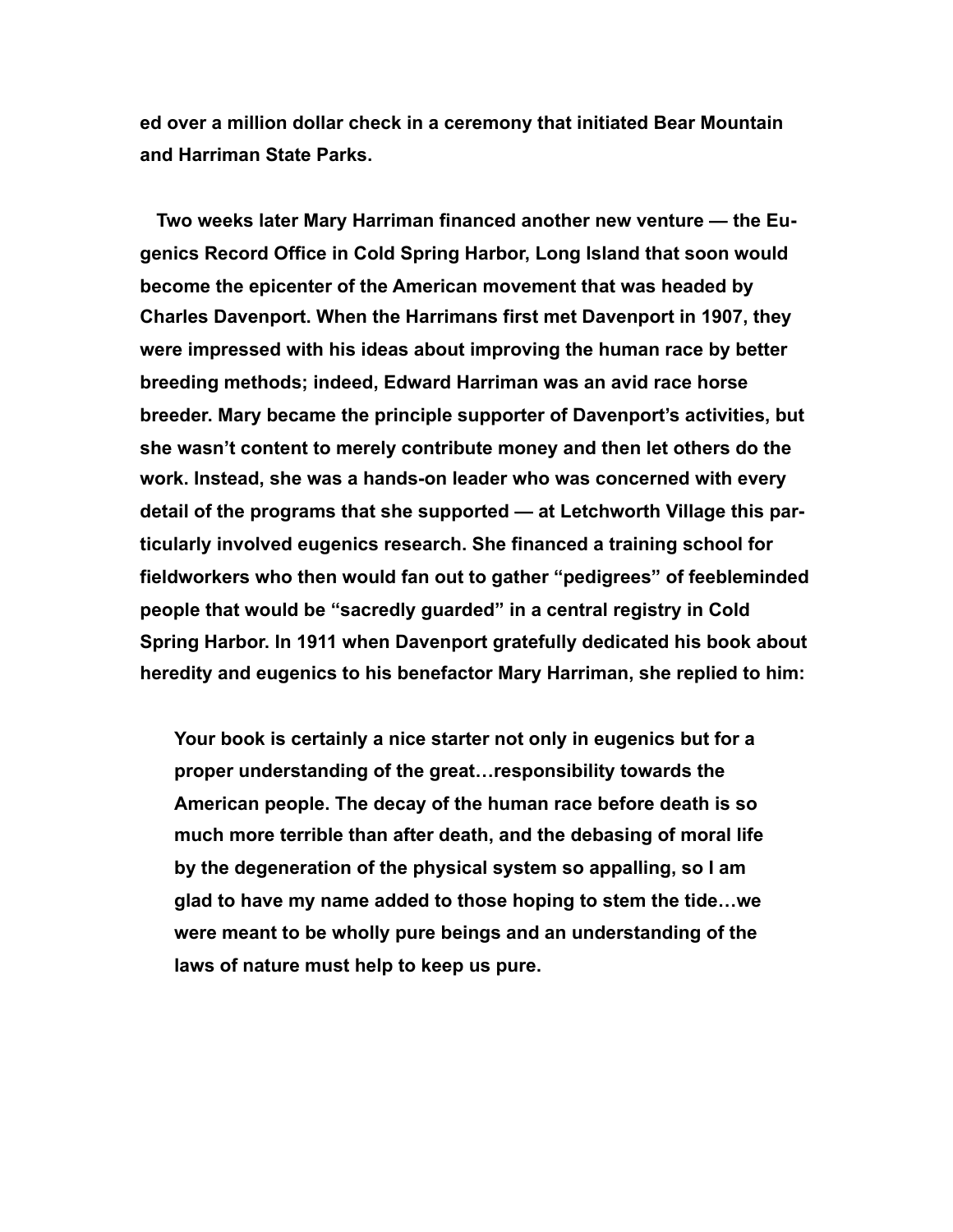

 **When Mary Harriman joined the Village's Board of Managers, a guiding principle was "to limit the propagation of genetically inferior stock by segregation." Beginning in 1915 she arranged to have Charles Davenport assign two of his best field workers to the Village's staff; their work would include research on "pedigrees" of so-called "Jackson-Whites" — now a politically incorrect term — that referred to backward and inbred people who lived in the neighboring Ramapo hills.** 

 **The third important leader was DR. CHARLES S. LITTLE. A native of New Hampshire, he graduated from Dartmouth in 1893 and then stayed on for medical training. He starred on the football team for seven years – four as an undergraduate and three more during medical school — and was known to all by his nickname "Squash." Dr. Little began his career as an alienist in several small New England asylums and in 1902 New Hampshire selected him to organize a small facility in Laconia. His vision was for it to be at the**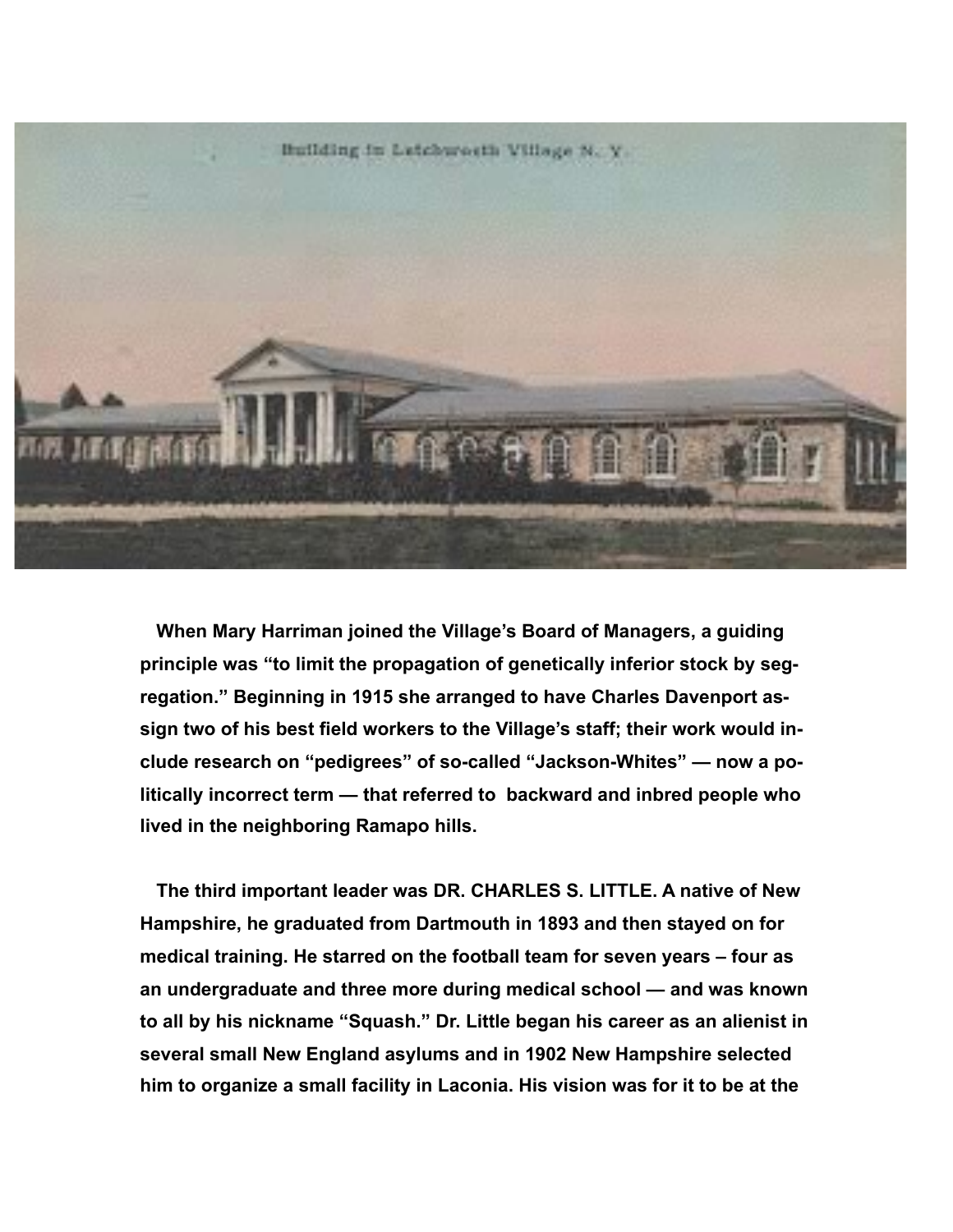**same time a "home, school and laboratory" and his work attracted wide attention. In 1910 when Squash Little was appointed superintendent of what would become Letchworth Village, for the first several months he lived in a shack while he familiarized himself with the rocky countryside and planned every aspect of the campus. He argued against the massive institutions popularized by Thomas Kirkbride and, like William Pryor Letchworth, he favored the colony approach:**

**When an institution becomes so large that the superintendent who is directly responsible to the management, to the public and to the State authorities, cannot supervise to nearly the last detail everything that goes on in that institution, it is primarily a failure….Financially, it is still to be proven that an institution of four or five thousand patients is maintained any more cheaply than the one of a thousand or eight hundred.**

 **There would be six independent groups of buildings, each kept at least two hundred feet apart so that "inmates of one grade could not come in contact with those of another grade." They'd be divided about equally between boys and girls, each sex divided into three groups – one for "idiots", one for "imbeciles" and one for "morons." Dr. Little explained:**

**[The last two groups] are largely of a hereditary nature and present a chance of making decent citizens by proper training and establishing proper habits. The idiots on the other hand, are practically all caused by organic brain disease or injury. They do not propagate their kind and are not capable of any particular improvement, I can see no reason why this group should not be cared for in the county homes or in the city institutions, leaving our State institutions free to do the work which is really going to benefit the State.**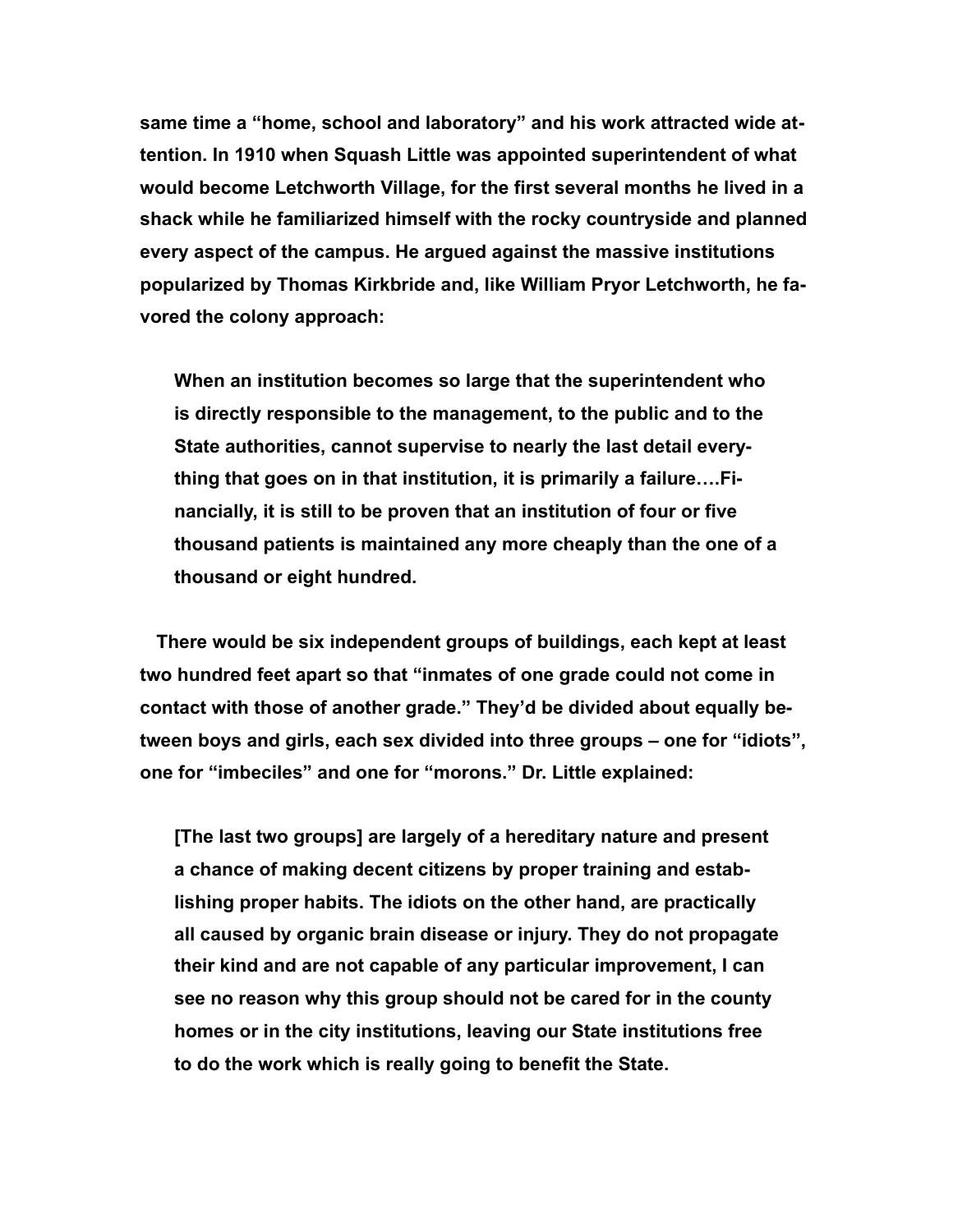**Squash Little was physically imposing and friends recalled how during his early years at the Village, he'd enjoy stripping to the waist and wrestling or sparring with the burliest laborers or firemen. He was liked by those who worked for him, but could be fearsome to bureaucrats and when his ideas met resistance he could be belligerent:** 

**As long as I am Superintendent, the only buildings that will go up here are those that I want. If buildings of another type are wanted, you will have to get another Superintendent, but I am not going to resign; you will have to fire me.** 

 **On July 11, 1911, 63 boys were transferred from Randall's Island to the new facility and immediately put to work clearing land and assisting on construction. The first of four permanent buildings opened in 1915 and capacity increased to 380 patients. In their annual report the next year, (1916) the Board of Governors noted, "The plan of development of Letchworth Village has stood the test of criticism, and the fact that other States are following the ideas developed here is an indication of their soundness." New York's Governor Charles Whitman, acknowledged, "the State recognizes its obligation and the development of this splendid institution marks the last word in the care and treatment of the feeble-minded." But more than kind words were needed, appropriations had to be made to complete the job.** 

 **After a brief hiatus during World War I, Dr. Little redoubled pressure on legislators to follow through with promised state support. Still needed was a hospital and an administration building, salaries needed to be increased and infrastructure improved. Dr. Little's annual report was explicit:** 

**The need for infirmary buildings to house our several hundred idiots…is one that can not be put off much longer, as the public demands better care for this unfortunate class than we are able to**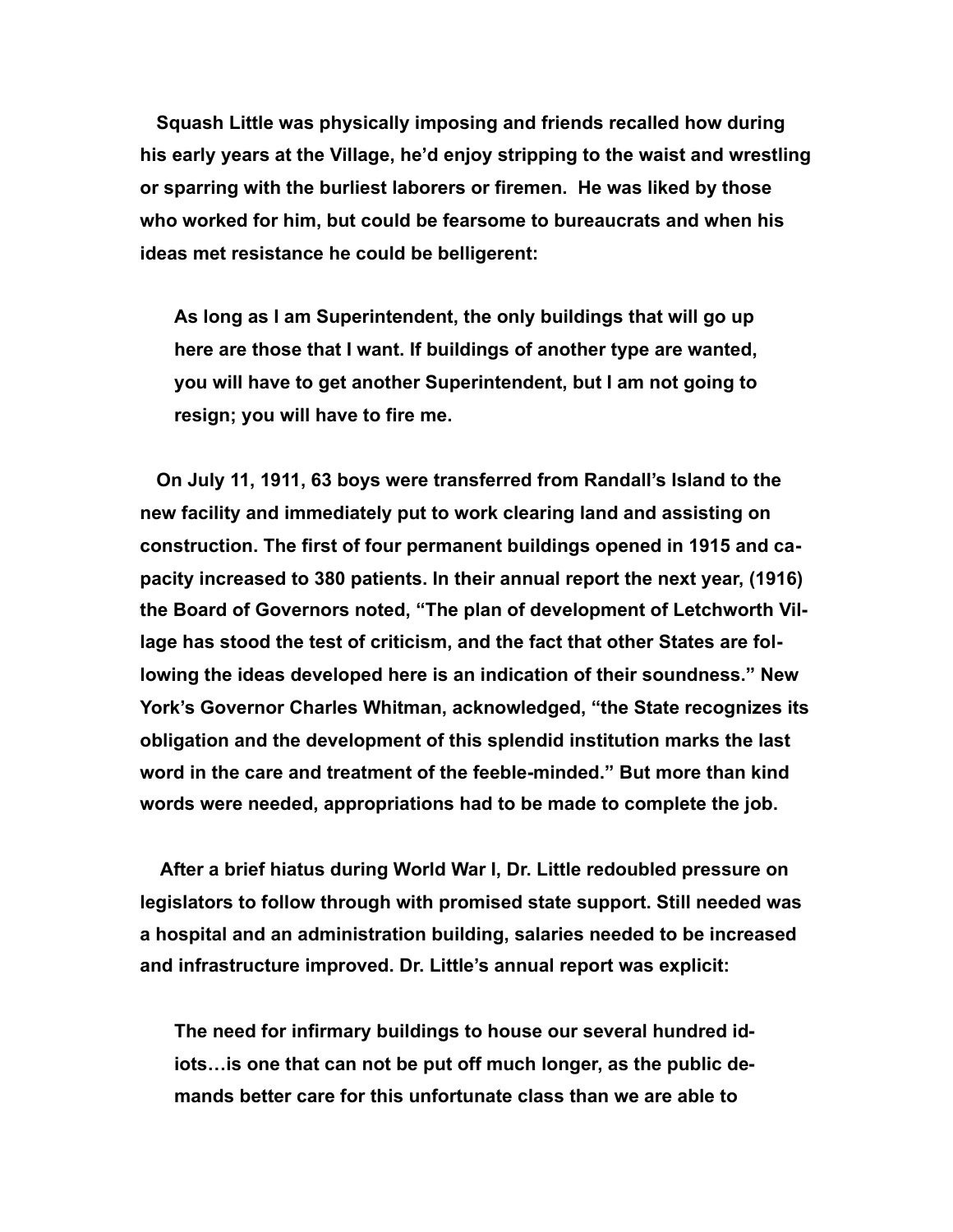**give at present... Capable physicians are no longer seeking positions in institutions and they never again will seek them unless salaries are doubled, homes provided and their work arranged so that they can keep in touch with the world.** 

**Progress was slow but steady and when Governor Franklin Roosevelt toured the campus in 1930, the Board of Managers could report near completion of the original plans.** 

 **As early as 1914, America's eugenics leader Charles Davenport began making frequent trips from Cold Spring Harbor to the Village -- usually it took about two hours by boat from New York City to Bear Mountain and then he'd stay overnight. And for six years during the mid-1920s Davenport came almost every month to conduct anthropometric studies on what he described as "the lowest kind." He measured height, weight, skull-size and gathered data about teeth, hair and skin pigmentation on 100 Letchworth boys and their families as part of a study of the relationship between physical and mental development.** 

 **Although Superintendent Little was a strong advocate for his patients, he was a confirmed eugenicist. Concerning the controversy of nature vs. nurture, he wrote, "The question of environment versus heredity can be argued by those who are interested, but as environment plays no part in the breeding of the lower animals, why should it in the higher?" And while Letchworth's leaders weren't officially involved in promoting the full eugenics agenda, they were willing collaborators. Davenport wrote to Dr. Little that "the Village offers an exceptional opportunity for such study" and in 1921 when the 3rd International Congress of Eugenics was held at the Museum of Natural History, among the exhibitions were photographs of two dozen naked patients from Letchworth Village. Described as "a freak show" with their physical features displayed for all to see, it was a sensation.**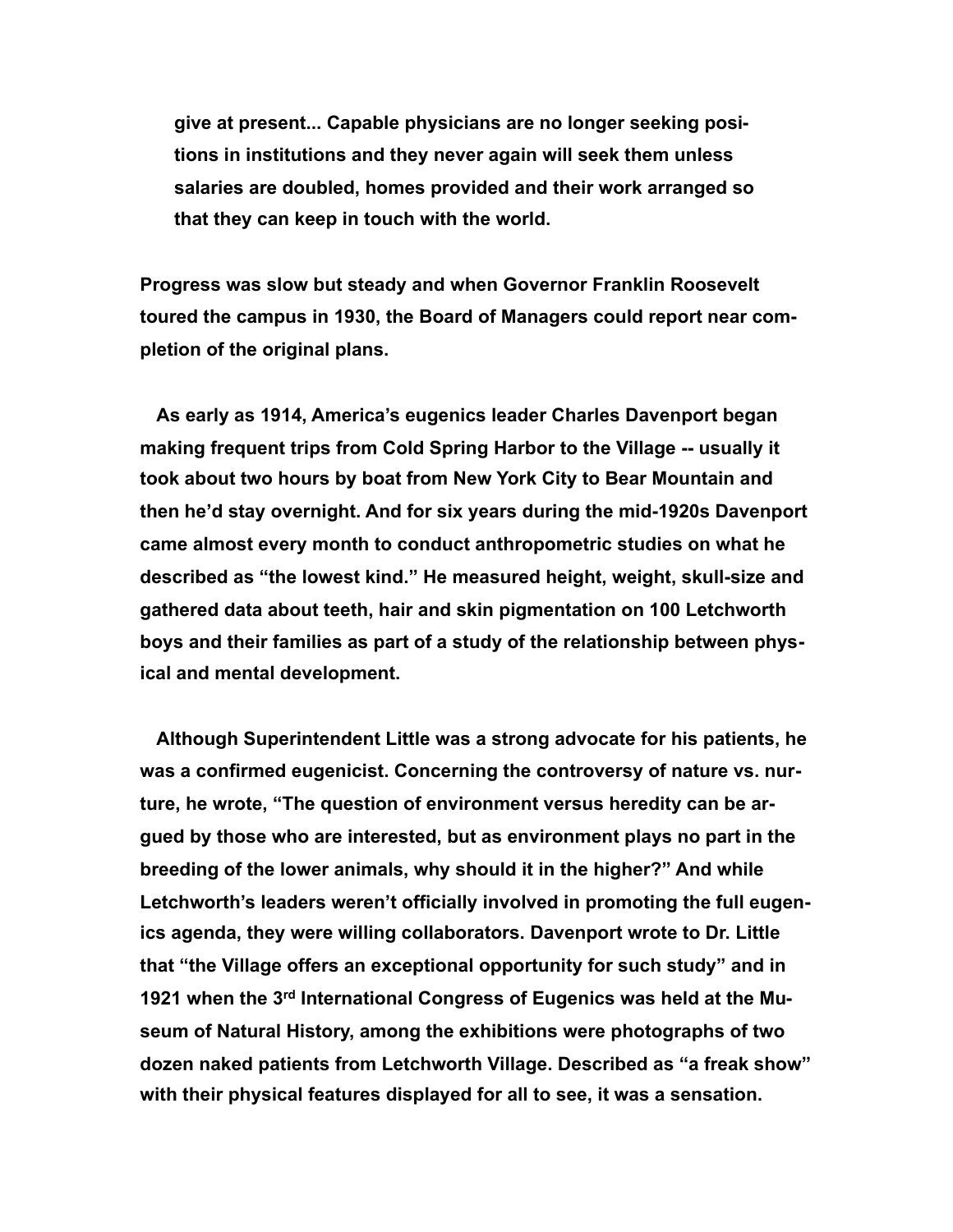**One of Charles Davenport's research interests required chromosomal analysis in order to study the hereditary basis of mental retardation. Although he'd published several papers about his animal experiments, to expand upon this work, human experimentation would be necessary -- and he knew where he could find appropriate material. In 1929 Davenport wrote to Superintendent Little:** 

**The only way to test this hypothesis would be to examine the chromosomes connected with the dividing cells of a Mongoloid. The only suitable organ where one is sure to find cell divisions is in the testis. The only way to get the tissue in suitable condition for fixation of the chromosomes so they can be observed is by castration. In carrying out this consideration to its logical end, one is led to inquire whether you would approve asking the parents or guardian of a Mongoloid child whether they would permit and authorize unilateral castration for the sake of throwing light upon this problem.** 

 **Dr. Little felt that obtaining written consent probably was unnecessary, but acknowledged that the "greatest diplomacy" would be necessary. He told Davenport that because "there might be adverse criticism if the surgery became publicly known, it should be indicated that the operation would be performed for therapeutic purpose." They selected a 13 year old boy with Down's Syndrome whose father had died and mother was described as being of "low mentality." She was told that her son's behavior and general health would be improved by castration -- as Dr. Little noted that the boy exhibited "a rather marked eroticism and this probably bothers him some as it doubtless does his attendants."** 

 **After the Village's medical director obtained dubious "consent," Dr. Little felt that it would be prudent if the procedure were not performed by a member of his own staff so he arranged for it to be done by a visiting sur-**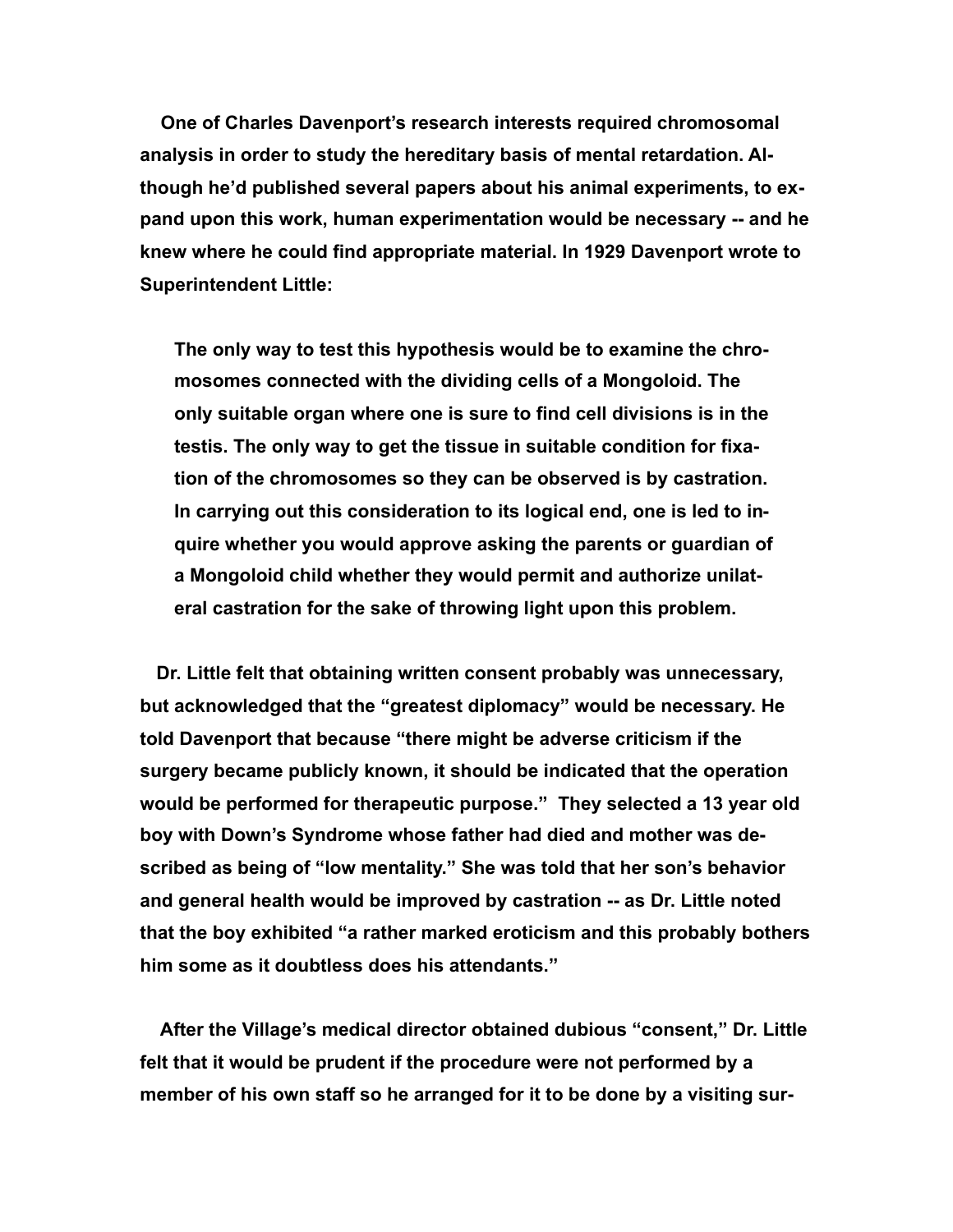**geon who'd done experimental research on animals. Testicular material was sent to a pathologist who Davenport described as "the best man in the country" for doing chromosomal cytology. Whether or not anything useful was found was never reported.** 

 **Eugenicists had more on their minds than research on dwarfs and isola**tion of the "misfits in society." Early in the 20<sup>th</sup> century involuntary steril**ization had become the treatment of choice to achieve "better Americans" by selective mating -- as Margaret Sanger put it, "weeding out." Between 1906 and 1916, 42 involuntary sterilizations were performed in New York State, but none were done at Letchworth Village. Nevertheless, when New York's law permitting coercive sterilization was repealed in 1920, Dr. Little remained adamantly in favor of the practice:** 

**There is no question but that the lower strata of society is reproducing its kind all out of proportion to the middle and upper classes upon whom we depend for the stability of our government. To meet this situation steps should be taken to protect society before it is overwhelmed by this growing menace. A step in this direction might be made if careful histories were obtained of every inmate of a jail, prison, poorhouse, reformatory and institutions for the feebleminded, and if that history should show degenerate and criminalistic antecedents, sterilization should be performed. A beginning at least might be made in lessening the poisonous stream that is undermining the foundation of this government.**

 **Dr. Little was hardly a lone voice in Rockland County's wilderness and momentum for involuntary sterilization was rekindled in 1927 when the United States Supreme Court upheld a Virginia ruling that Carrie Buck, a seventeen year old resident of a state asylum who had a child out of wedlock, should be sterilized because she was "a probable potential parent of**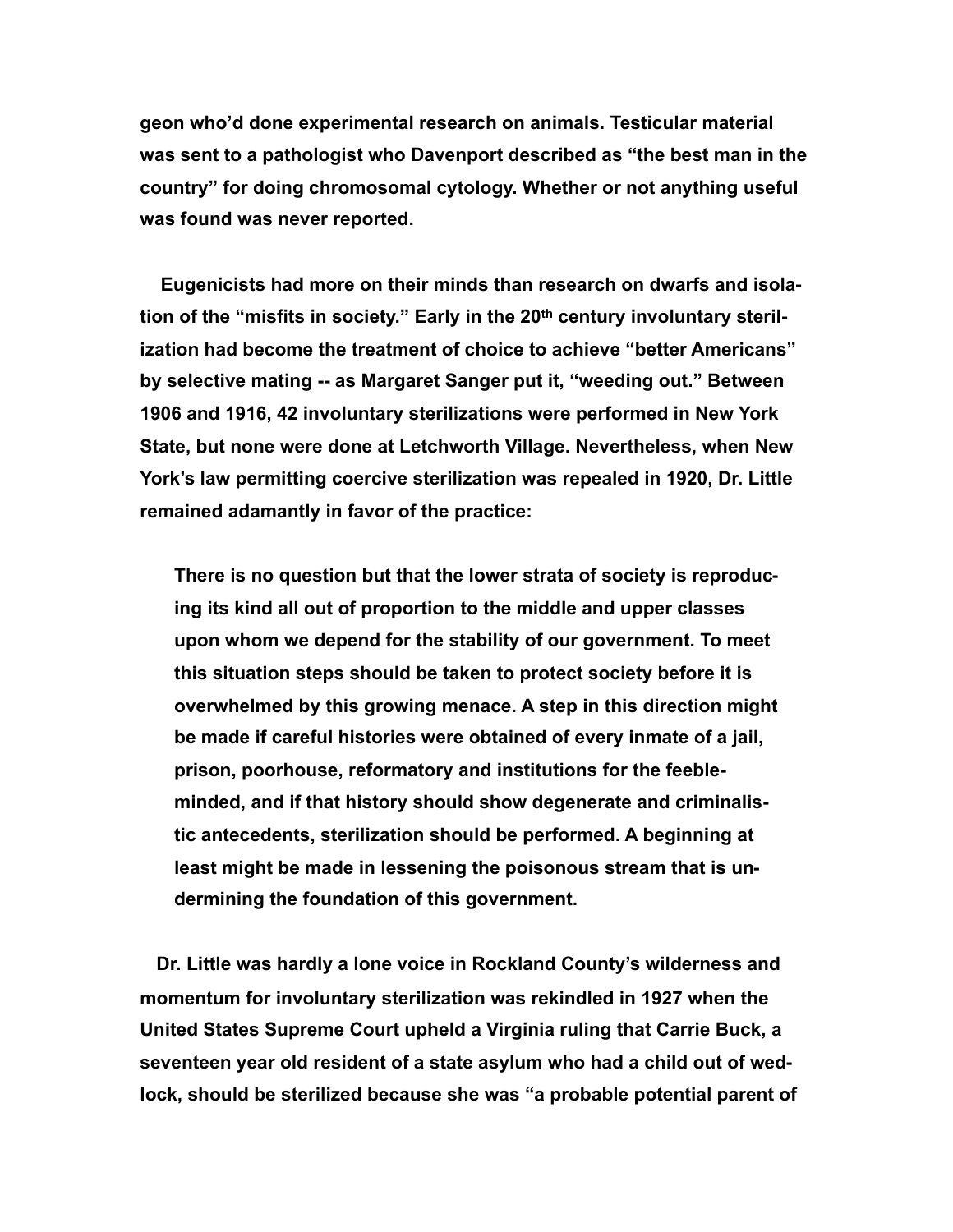**socially inadequate offspring." In justifying the Court's decision in** *Buck v. Bell,* **Chief Justice Oliver Wendell Holmes, Jr. famously concluded with these words:** 

**It is better for the world, if instead of waiting to execute degenerate offspring for crime or to let them starve for their imbecility, society can prevent those who are manifestly unfit for continuing their kind. The principle that sustains compulsory vaccination is broad enough to cover cutting the Fallopian tubes. Three generations of imbeciles [meaning Carrie Buck's family] are enough.** 

 **Much later it turned out, that Carrie Buck had not been promiscuous but had been raped nor was she "a third generation imbecile" as Holmes suggested — in fact, she went on to become an honors student in high school. But as a result of** *Buck v. Bell***, twenty states adopted sterilization laws despite emerging evidence which refuted the theory that most kinds of mental illness were caused by a single gene defect. The American Eugenics Society summarized the outcome of the Supreme Court's decision this way: "Anyone who is a potential parent of socially worthless offspring, especially 'white trash,' may be coercively sterilized or aborted if the state wishes."** 

 **Charles Davenport's right-hand man at Cold Spring Harbor was a zalot by the name of Harry Laughlin who once said "to purify the breeding stock of the race is the slogan of eugenics…The mothers of unfit children should be relegated to a place comparable that of the females of mongrel strains of domestic animals." Laughlin publicly suggested that there were perhaps eleven million unfit Americans -- approximately 10% of the population - who were an economic and moral burden…and a "constant danger" on the 90%. The menace could be averted by surgically cutting off the capacity of "the 10%" to pass their bad seeds to their offspring.**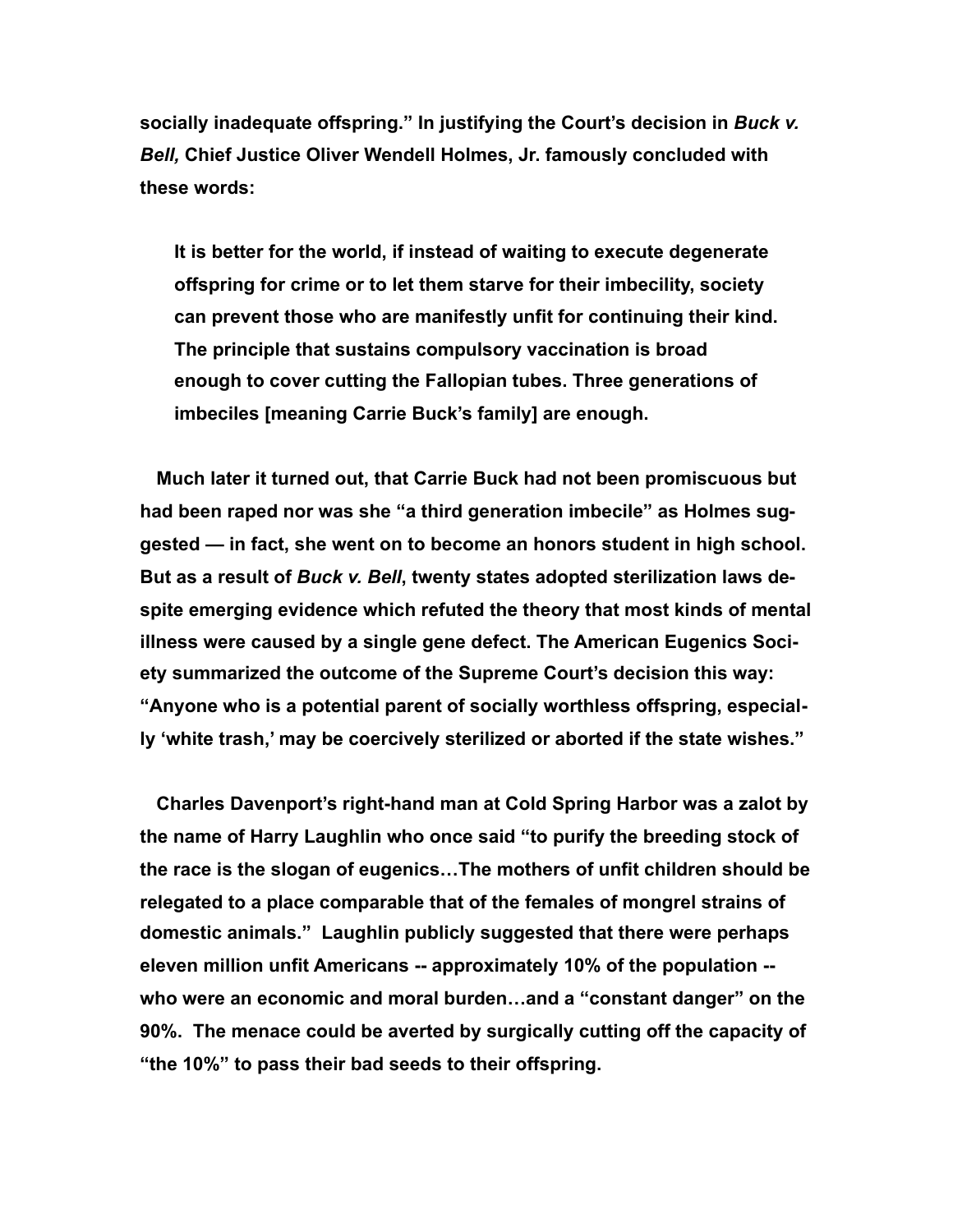**Harry Laughlin wouldn't stop there - after the lowest 10% were fixed, then on to the next 10%, and so forth! By the 1970s more than 65,000 Americans had been sterilized against their will – what one victim described as "sexual murder." Most were poor people, disproportionately black and confined to state institutions – especially in California. It was a deplorable example of how flawed science could become politicized, perverted and lead to shameful outcomes.** 

 **Obviously, the most egregious abuses would occur in Nazi Germany whose leaders insisted that they were merely following the American example. Indeed, in 1936 the University of Heidelberg awarded an honorary degree to Harry Laughlin for his work in the science of "racial cleansing." Adolf Hitler had read translations of the books of American eugenicists while in prison and wrote in** *Mein Kampf* **that "as a result of modern sentimental humanitarianism we are trying to maintain the weak at the expense of the healthy." Joseph Goebbels was more explicit: "Our starting point is not the individual and we do not subscribe to the view that one should feed the hungry, give drink to the thirsty or clothe the naked --our objectives are entirely different; we must have a healthy people in order to prevail in the world."**

 **From its beginning, one of Letchworth Village's strongest supporters was the psychologist Henry Goddard who was in charge of research at a similar colony in Vineland, New Jersey. When Goddard took the job at Vineland to set up the first laboratory for studying mental retardation, he went to Europe to learn what was new there and he brought back scales that were developed by Alfred Binet to classify mental patients. These were modified and became known as IQ tests and then Goddard launched a national movement for mass intelligence testing. Using this data, he coined the term "moron" to go along with idiots and imbeciles.**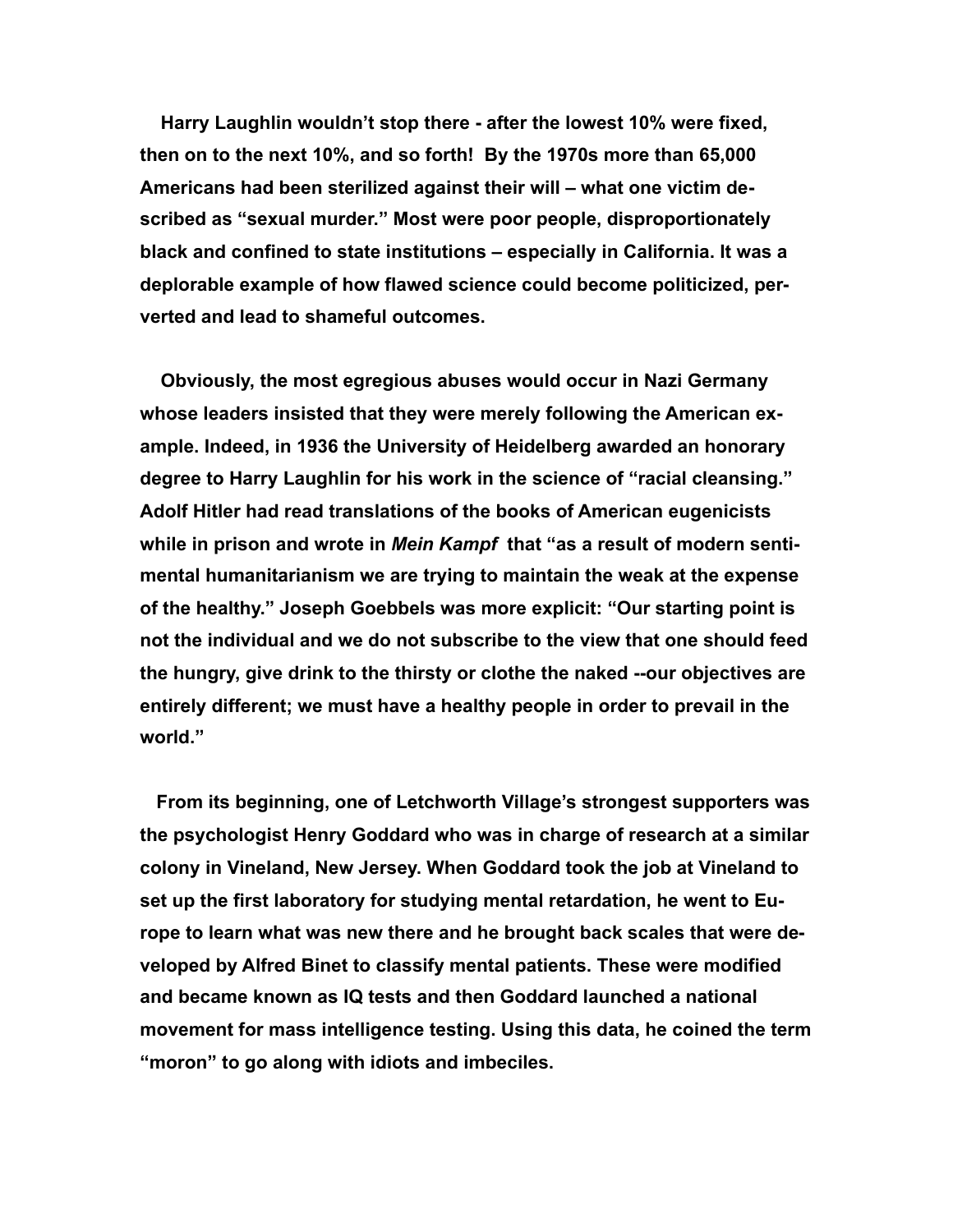**When Goddard's workers tested new immigrants at Ellis Island, they reported that 79% of Italians, 83% of Jews and 87% of Russians were "feebleminded. The conclusion was that "We are now getting the poorest of each race." Of course, the tests were totally unfair: How could a rabbi from Poland, just off the boat, know who won the World Series? Another modification of the IQ tests during World War I was to study nearly two million Army recruits – the result: more than half met the definition of morons; in blacks it was 87%.** 

 **One of the psychologists who supervised the army tests was Carl Brigham who wrote an influential book based on these "facts" and claimed Nordic superiority. Brigham called for highly selective immigration and in 1924 his work was used to justify Congress passing strict immigration laws which imposed harsh quotas against nations with "inferior stock." As a result, immigration from Europe slowed to a trickle and millions were trapped -- as historian Stephen Jay Gould wrote, "The eugenicists battled and won one of the greatest victories of scientific racism in American history." Years later, Carl Brigham denounced his own work; he went on to head the College Board Examinations and developed the Scholastic Aptitude Test (SAT.) Enough said.** 

 **By 1942 Letchworth Village's population had grown to twice its recommended size. There was overcrowding, understaffing and inadequate funding; patients were malnourished and neglected and during the War years the situation only worsened. In 1972 a devastating television series by investigative reporter Geraldo Rivera focused primarily on Willowbrook State Hospital on Staten Island but also on Letchworth Village. Rivera characterized conditions at both facilities as "the last great disgrace." Although that may have been the beginning of the end, it was a long decline and it wasn't until 1996 that the last residential cottage was closed and patients were dispersed to group homes around the county.**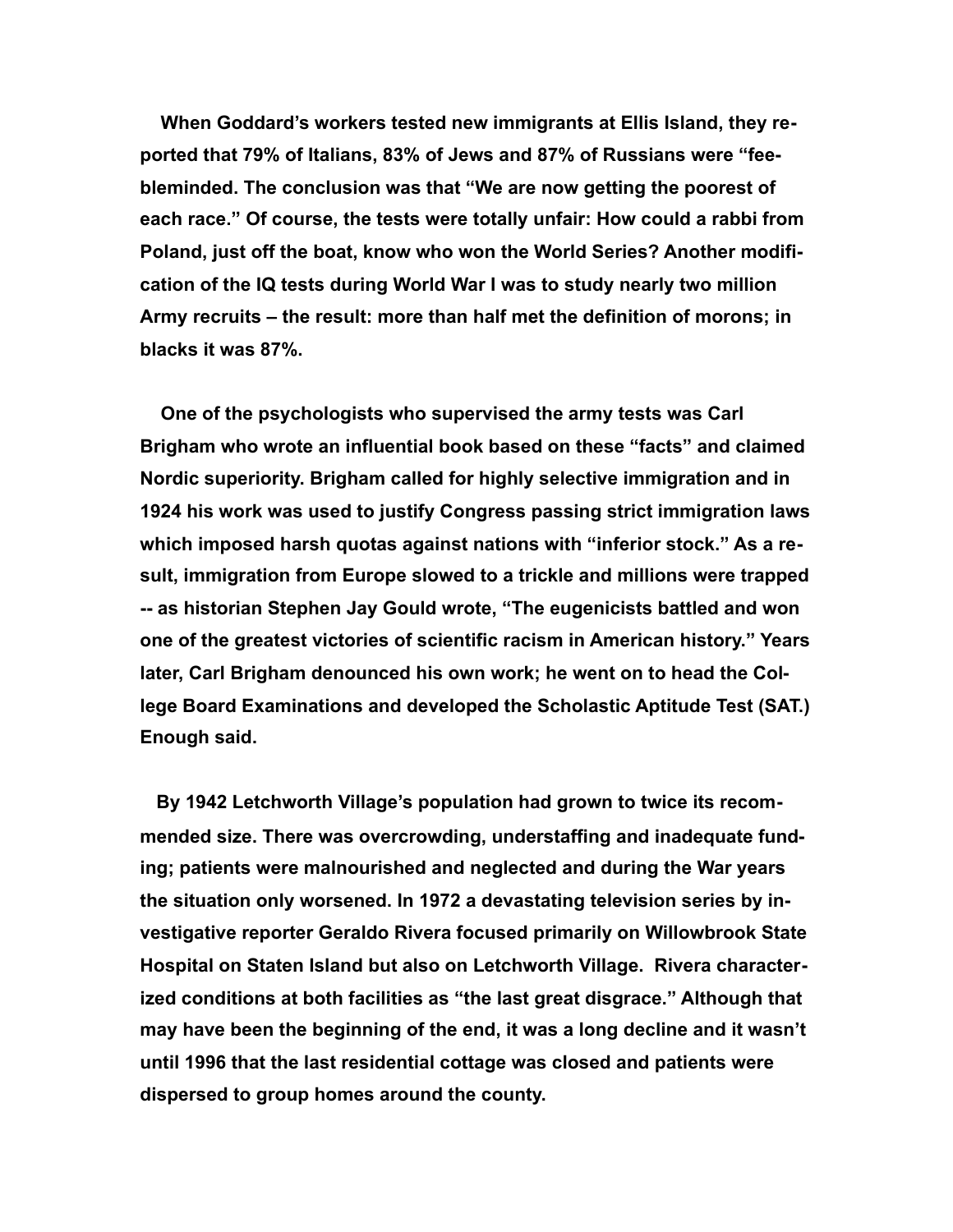**Letchworth Village's decline reflected financial and political factors as well as the availability of effective new drug treatments, but the facility was built on a shaky foundation of flawed science and intolerance on the part of the haves against the have nots – so the seeds of its destruction were sewn from within – and from the very beginning.** 



 **One of Mary Harriman's last acts before her death was to arrange for the famous photojournalist Margaret Bourke-White of Fortune Magazine to take pictures at the Village (see above.) Recently returned from her historic visit to Russia, Bourke-White was broke and, no doubt, she must have appreciated the contract. She spent two days at Letchworth in 1933 and one of her iconic shots also was ironic -- considering the current condition of the campus. It was displayed in the Annual Board of Managers Report to the New York State Legislature (1935) and also in various promotional materials. In Bourke-White's photograph the front of the Charles Sumner Little Administrative Building appeared to shine forth in full Jeffersonian glory - but today that same facade is disintegrating. The contrast can be understood as a metaphor for the arc of Letchworth Village's rise and fall — what began with such high hopes and good intentions ending in ruin.**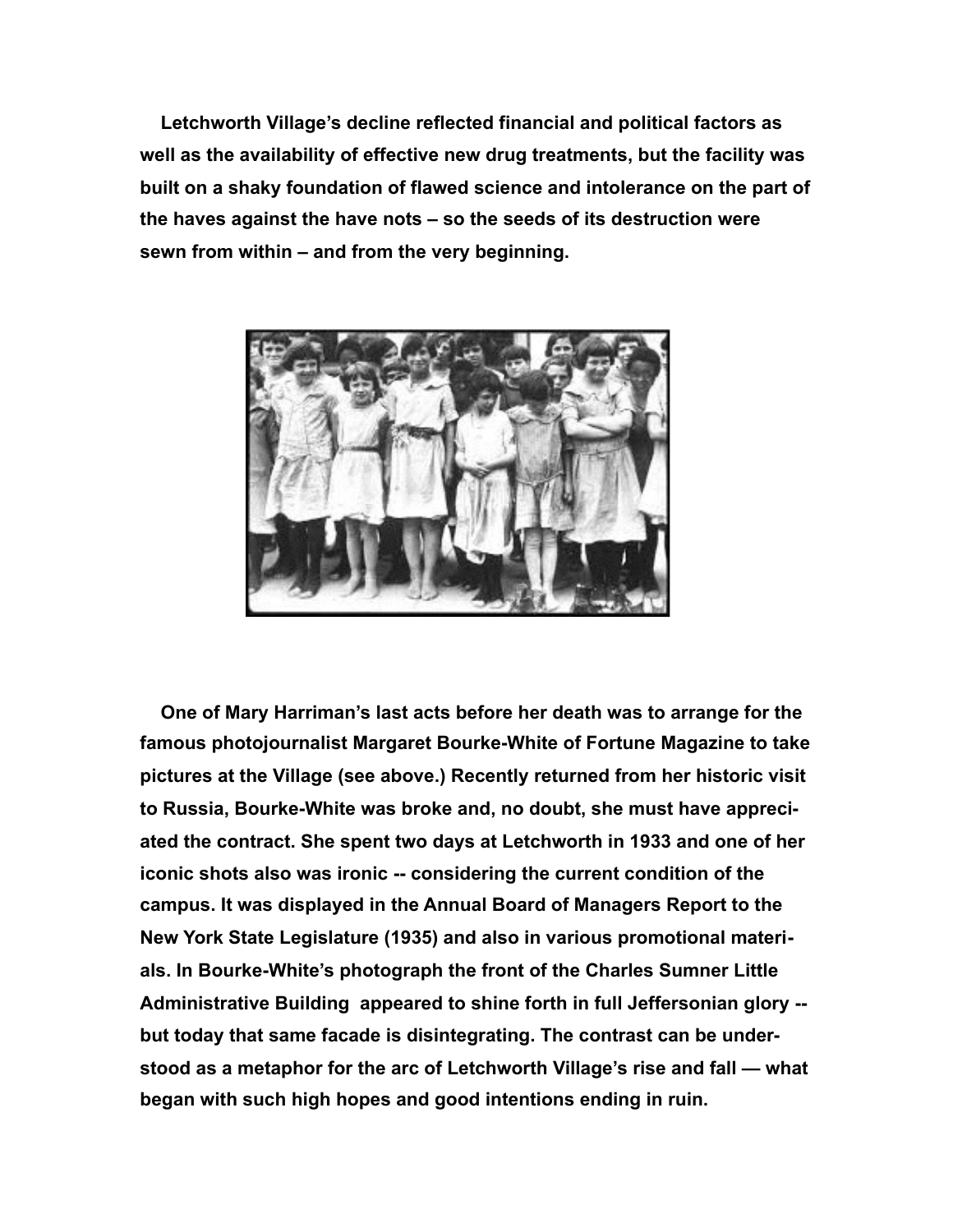Wide acceptance of eugenics early in the 20<sup>th</sup> century was a perfect ex**ample of the synergy between medical practice and social, cultural and political attitudes – both reflecting and contributing to one another. Of course the times were different and we know so much more now, but even today pseudoscientific follies sometimes are accepted as being rational – and just like a century ago, "good" people still are capable of doing bad things. In 2003 James B. Watson, who won the Nobel Prize for co-discovering the double helix of DNA, was forced to resign his position as Director of the Cold Spring Harbor Laboratory after 40 years when on a BBC interview he used the rhetoric of his predecessors about the "stupid lower 10%" being due to hereditary factors rather than to "poverty and things like that."**

 **By the 1950s more than half a million psychiatric patients resided in overcrowded and underfunded state institutions like Letchworth Village. But then, in a spirit of optimism and as a result of new antipsychotics like Thorazine and Reserpine the giant asylums were shuttered or converted. Most of their residents were sent to half-way houses and community mental health centers in the hope that early intervention, as well as improved social conditions would create a mentally healthy America.** 

 **Although this approach may have been successful in many respects, there still is a hard-core of severely impaired people -- many of whom wind up in jails or on the streets -- and its been estimated that at least one-third of homeless people have various mental illnesses. We've come a long way, in the past century but some of the same problems remain. No doubt some good things were accomplished at Letchworth Village and, as I've emphasized, those were very different times. However, in our country today there still is prejudice against "the other" – whether they differ from us by race, religion, nationality, economic status or mental health. This is reflected in political rhetoric and resistance against immigration reform, raising the minimum wage and, yes, providing basic health care for everyone.**